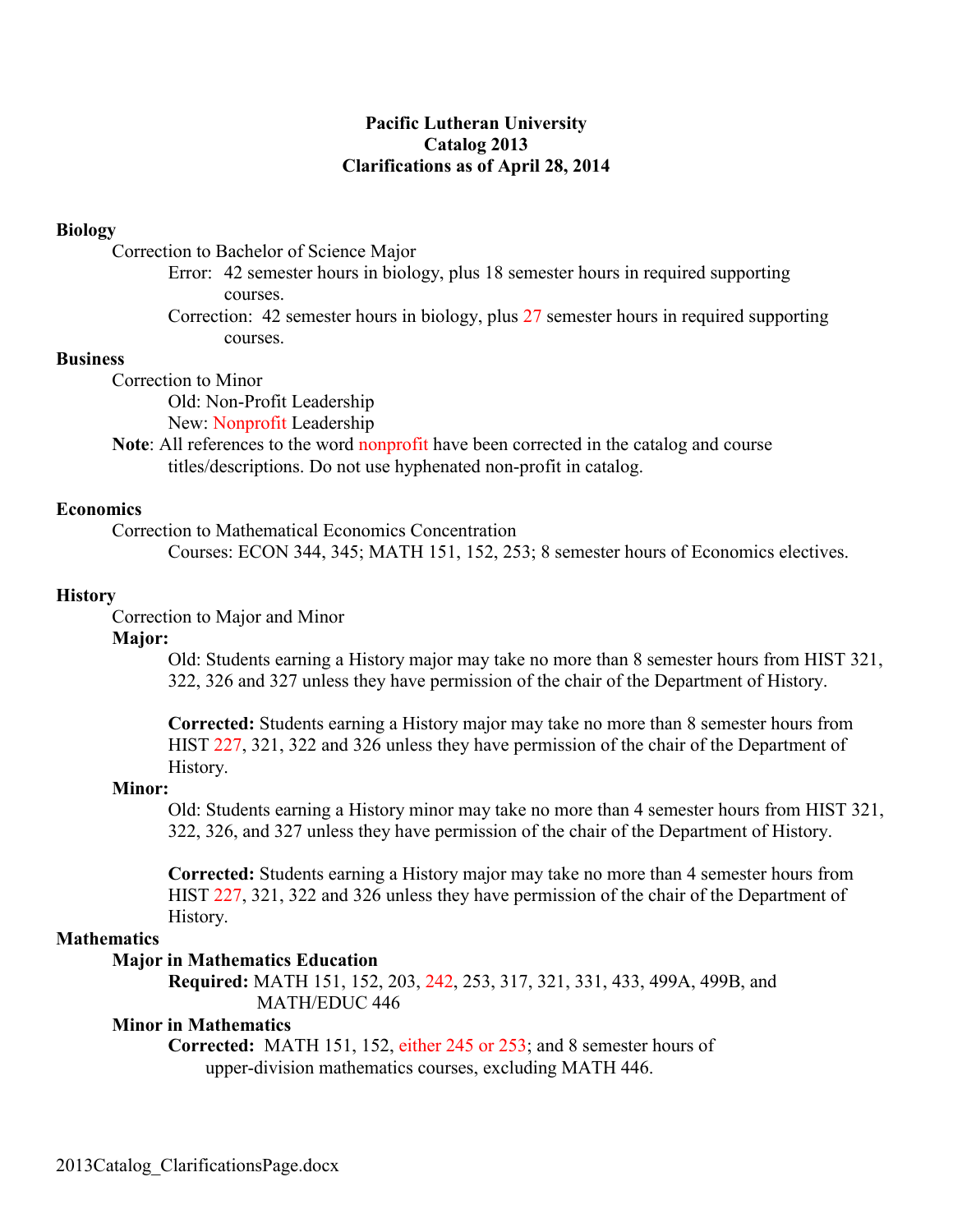## **Music**

## **Minors: General Minor**

**Old:** 4 semesters of hours of private instruction: (MUSI 202-219) **Corrected:** 4 semester hours of private instruction: (MUSI 201-219)

## **Nursing**

Under Graduate School Policies

M.S.N. Program for B.S.N. (Prepared Registered Students), first sentence corrected to read: The traditional Master of Science in Nursing program is designed for Bachelor of Science in Nursing (B.S.N.) prepared registered nurses.

## **Psychology**

#### **Bachelor of Arts Major, required hours Old:** 40 semester hours **Corrected:** 42 semester hours

## **Religion: Page 264**

Under the Minor, Last Line should read:

• Minimum of 4 semester hours must be taken at the upper-division level (either RC or  $\overline{RG}$ )

#### **Rosters**

## **Faculty:**

## **Add title correction:**

Francis X. Moore, 2013 – Present; Associate Provost for Information Services.

**Remove:** Michael Crocker

## **Emeriti Faculty:**

#### **Year Correction:**

Angelia G. Alexander, 1971-2013 Jerrold E. Lerum, 1973-2013

## **Add to Associates to the Faculty Assembly:**

Elisabeth Ward, 2013 – Present; Director of Scandinavian Cultural Center; B.A., Ph.D., University of California, Berkeley, 1994, 2012; M.A., George Washington University, 1998.

Donna Gibbs, 2013 – Present; Vice President of Marketing and Communication; B.A., Michigan State University, 1982.

## **Administrative**

**Information and Technology Services Add:** Diane Harris, Director of Circulation and Building Services Kerstin Ringdahl, Curator of Special Library Collections, Archivist Gail Egbers, Reference Librarian Holly Senn, Virtual Services Librarian